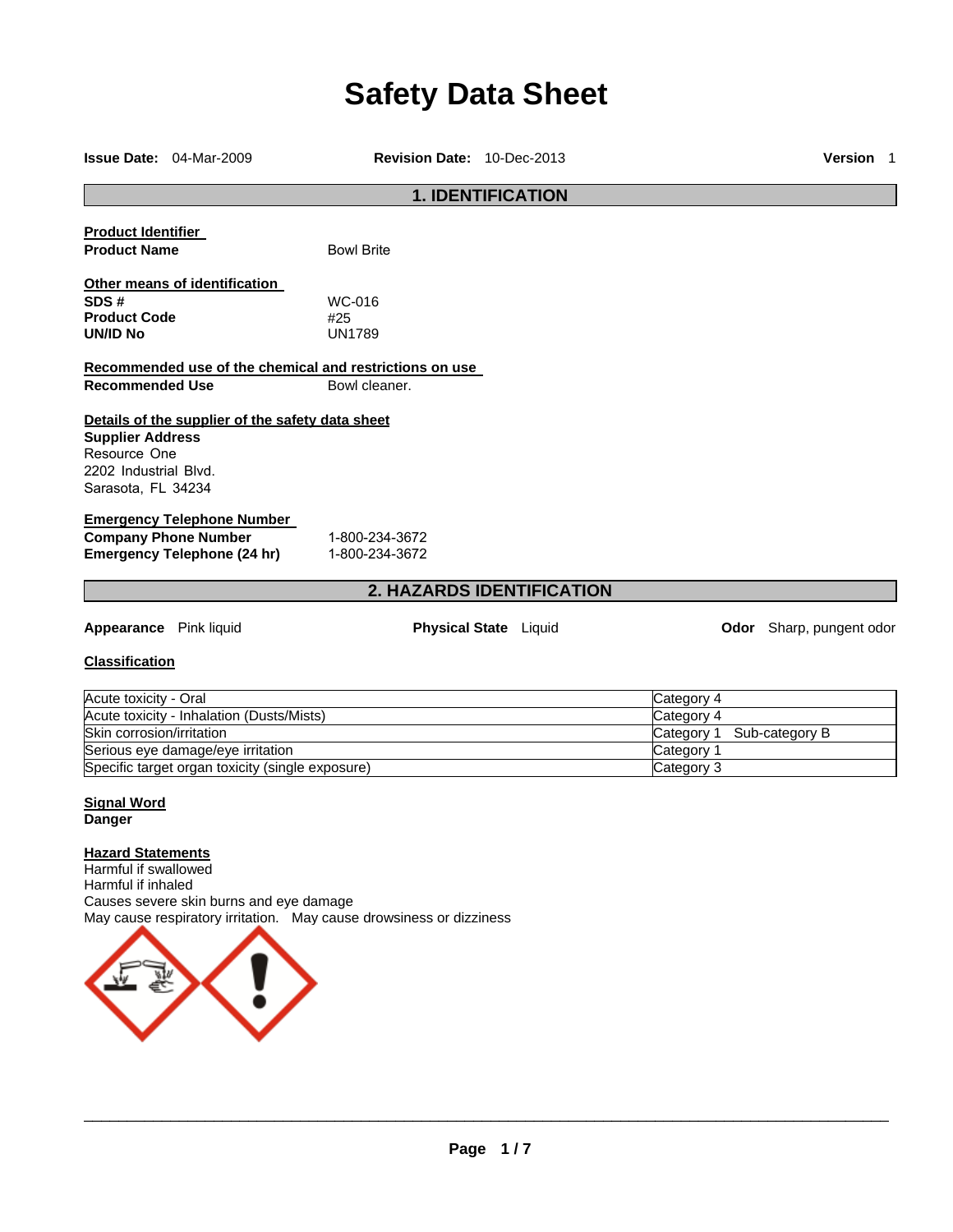#### **Precautionary Statements - Prevention**

Wash face, hands and any exposed skin thoroughly after handling Do not eat, drink or smoke when using this product Use only outdoors or in a well-ventilated area Do not breathe dust/fume/gas/mist/vapors/spray Wear protective gloves/protective clothing/eye protection/face protection

#### **Precautionary Statements - Response**

IF IN EYES: Rinse cautiously with water for several minutes. Remove contact lenses, if present and easy to do. Continue rinsing Immediately call a poison center or doctor/physician IF ON SKIN (or hair): Remove/Take off immediately all contaminated clothing. Rinse skin with water/shower Wash contaminated clothing before reuse IF INHALED: Remove victim to fresh air and keep at rest in a position comfortable for breathing Immediately call a poison center or doctor/physician IF SWALLOWED: Call a POISON CENTER or doctor/physician if you feel unwell Rinse mouth Do not induce vomiting

### **Precautionary Statements - Storage**

Store locked up Store in a well-ventilated place. Keep container tightly closed

#### **Precautionary Statements - Disposal**

Dispose of contents/container to an approved waste disposal plant

# **3. COMPOSITION/INFORMATION ON INGREDIENTS**

| Chemical Name                          | CAS No                  | Weiaht-%    |
|----------------------------------------|-------------------------|-------------|
| Hydrochloric acid                      | $(-0^4)$<br>7647<br>1-0 | Proprietary |
| Nonylphenoxypoly-(Ethyleneoxy) Ethanol | $7 - 38 - 3$<br>26027   | Proprietary |

\*\*If Chemical Name/CAS No is "proprietary" and/or Weight-% is listed as a range, the specific chemical identity and/or percentage of composition has been withheld as a trade secret.\*\*

# **4. FIRST-AID MEASURES**

#### **First Aid Measures**

| <b>Eye Contact</b>                  | Rinse immediately with plenty of water, also under the eyelids, for at least 15 minutes. Seek<br>immediate medical attention/advice.                  |
|-------------------------------------|-------------------------------------------------------------------------------------------------------------------------------------------------------|
| <b>Skin Contact</b>                 | Wash off immediately with plenty of water. Wash skin with soap and water. Take off<br>contaminated clothing. Wash contaminated clothing before reuse. |
| <b>Inhalation</b>                   | Remove to fresh air. Call a physician immediately.                                                                                                    |
| Ingestion                           | Rinse mouth. Ingest one teaspoonful of magnesia or chalk. Call a physician or poison<br>control center immediately.                                   |
| Most important symptoms and effects |                                                                                                                                                       |

#### **Symptoms May cause eye burns and permanent eye damage. Prolonged contact may even cause** severe skin irritation or mild burn.

#### **Indication of any immediate medical attention and special treatment needed**

**Notes to Physician**  Treat symptomatically.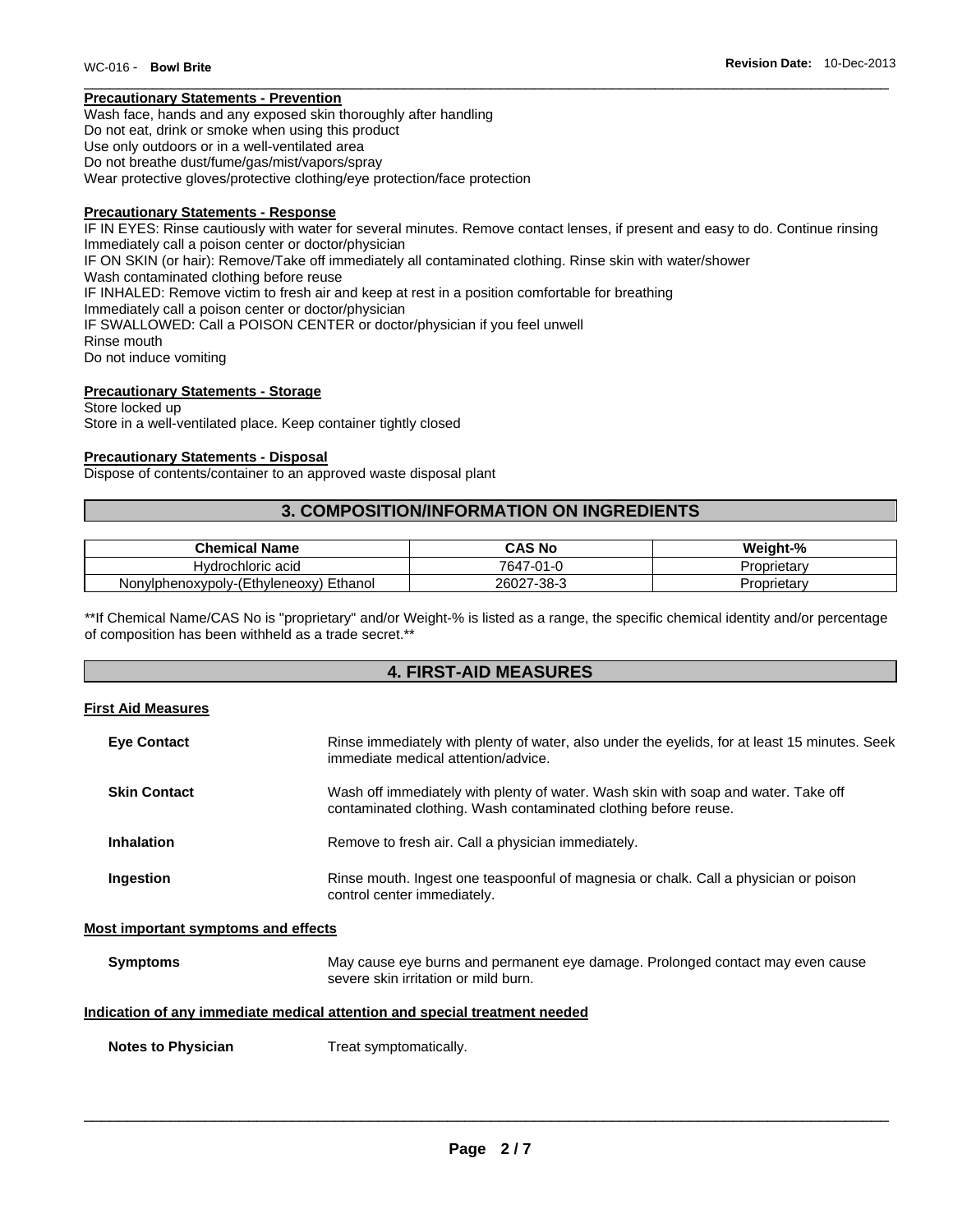# **5. FIRE-FIGHTING MEASURES**

#### **Suitable Extinguishing Media**

Use extinguishing measures that are appropriate to local circumstances and the surrounding environment.

#### **Unsuitable Extinguishing Media** Not determined.

#### **Specific Hazards Arising from the Chemical**

Contents are corrosive and all personal contact must be avoided. Contact with metals may evolve flammable hydrogen gas.

#### **Protective equipment and precautions for firefighters**

As in any fire, wear self-contained breathing apparatus pressure-demand, MSHA/NIOSH (approved or equivalent) and full protective gear.

## **6. ACCIDENTAL RELEASE MEASURES**

#### **Personal precautions, protective equipment and emergency procedures**

| <b>Personal Precautions</b>                          | Use personal protective equipment as required.                                             |
|------------------------------------------------------|--------------------------------------------------------------------------------------------|
| Methods and material for containment and cleaning up |                                                                                            |
| <b>Methods for Containment</b>                       | Prevent further leakage or spillage if safe to do so.                                      |
| <b>Methods for Clean-Up</b>                          | Soak up with inert absorbent material. Neutralize with soda ash or other acid-neutralizing |

# **7. HANDLING AND STORAGE**

agent. Place in appropriate containers for disposal.

#### **Precautions for safe handling**

**Advice on Safe Handling** Wash thoroughly after handling. Use personal protection recommended in Section 8. Do not eat, drink or smoke when using this product. Do not breathe dust/fume/gas/mist/vapors/spray. Use only in well-ventilated areas. Avoid contact with skin and eyes.

#### **Conditions for safe storage, including any incompatibilities**

**Storage Conditions Keep containers tightly closed in a dry, cool and well-ventilated place. When storing, make** sure containers are not too full. Allow room for expansion. Store locked up.

**Incompatible Materials Strong oxidizing agents.**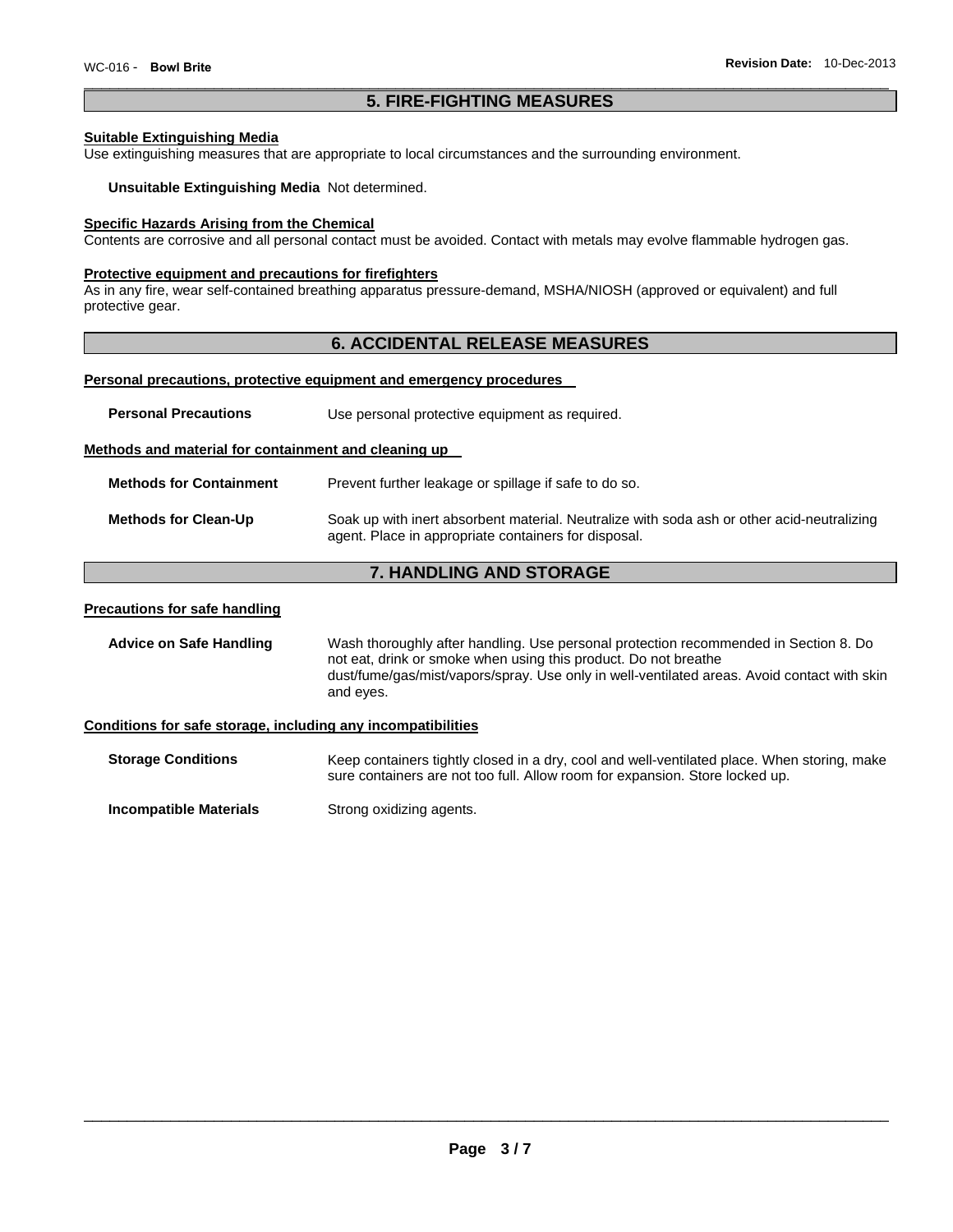# **8. EXPOSURE CONTROLS/PERSONAL PROTECTION**

#### **Exposure Guidelines**

| <b>Chemical Name</b> | <b>ACGIH TLV</b> | <b>OSHA PEL</b>                        | <b>NIOSH IDLH</b>           |
|----------------------|------------------|----------------------------------------|-----------------------------|
| Hydrochloric acid    | Ceiling: 2 ppm   | (vacated) Ceiling: 5 ppm               | IDLH: 50 ppm                |
| 7647-01-0            |                  | (vacated) Ceiling: 7 mg/m <sup>3</sup> | Ceiling: 5 ppm              |
|                      |                  | Ceiling: 5 ppm                         | Ceiling: $7 \text{ mg/m}^3$ |
|                      |                  | Ceiling: 7 mg/m <sup>3</sup>           |                             |

## **Appropriate engineering controls**

**Engineering Controls** Mechanical ventilation or local exhaust ventilation is recommended.

# **Individual protection measures, such as personal protective equipment**

| <b>Eye/Face Protection</b>      | Wear approved safety goggles.                                                 |
|---------------------------------|-------------------------------------------------------------------------------|
| <b>Skin and Body Protection</b> | Wear suitable gloves. Rubber suit for larger quantities. Rubber safety shoes. |
| <b>Respiratory Protection</b>   | Ensure adequate ventilation, especially in confined areas.                    |

**General Hygiene Considerations** Handle in accordance with good industrial hygiene and safety practice.

# **9. PHYSICAL AND CHEMICAL PROPERTIES**

#### **Information on basic physical and chemical properties**

| <b>Physical State</b><br>Appearance<br>Color                                                                                                                                                                                  | Liquid<br>Pink liquid<br><b>Pink</b>                                                                                       | Odor<br><b>Odor Threshold</b> | Sharp, pungent odor<br>Not determined |
|-------------------------------------------------------------------------------------------------------------------------------------------------------------------------------------------------------------------------------|----------------------------------------------------------------------------------------------------------------------------|-------------------------------|---------------------------------------|
| <b>Property</b><br>рH                                                                                                                                                                                                         | <b>Values</b><br>ا>                                                                                                        | Remarks • Method              |                                       |
| <b>Melting Point/Freezing Point</b><br><b>Boiling Point/Boiling Range</b><br><b>Flash Point</b><br><b>Evaporation Rate</b><br><b>Flammability (Solid, Gas)</b>                                                                | Not available<br>80 °C / 176 °F<br>None<br>Not available<br>n/a-liquid                                                     |                               |                                       |
| <b>Upper Flammability Limits</b><br><b>Lower Flammability Limit</b>                                                                                                                                                           | None<br>None                                                                                                               |                               |                                       |
| <b>Vapor Pressure</b><br><b>Vapor Density</b><br><b>Specific Gravity</b><br><b>Water Solubility</b>                                                                                                                           | Not determined<br>Not established<br>1.130<br>Completely soluble                                                           | $(1=Water)$                   |                                       |
| Solubility in other solvents<br><b>Partition Coefficient</b><br><b>Auto-ignition Temperature</b><br><b>Decomposition Temperature</b><br><b>Kinematic Viscosity</b><br><b>Dynamic Viscosity</b><br><b>Explosive Properties</b> | Not determined<br>Not determined<br>Not determined<br>Not determined<br>Not determined<br>Not determined<br>Not determined |                               |                                       |
| <b>Oxidizing Properties</b>                                                                                                                                                                                                   | Not determined                                                                                                             |                               |                                       |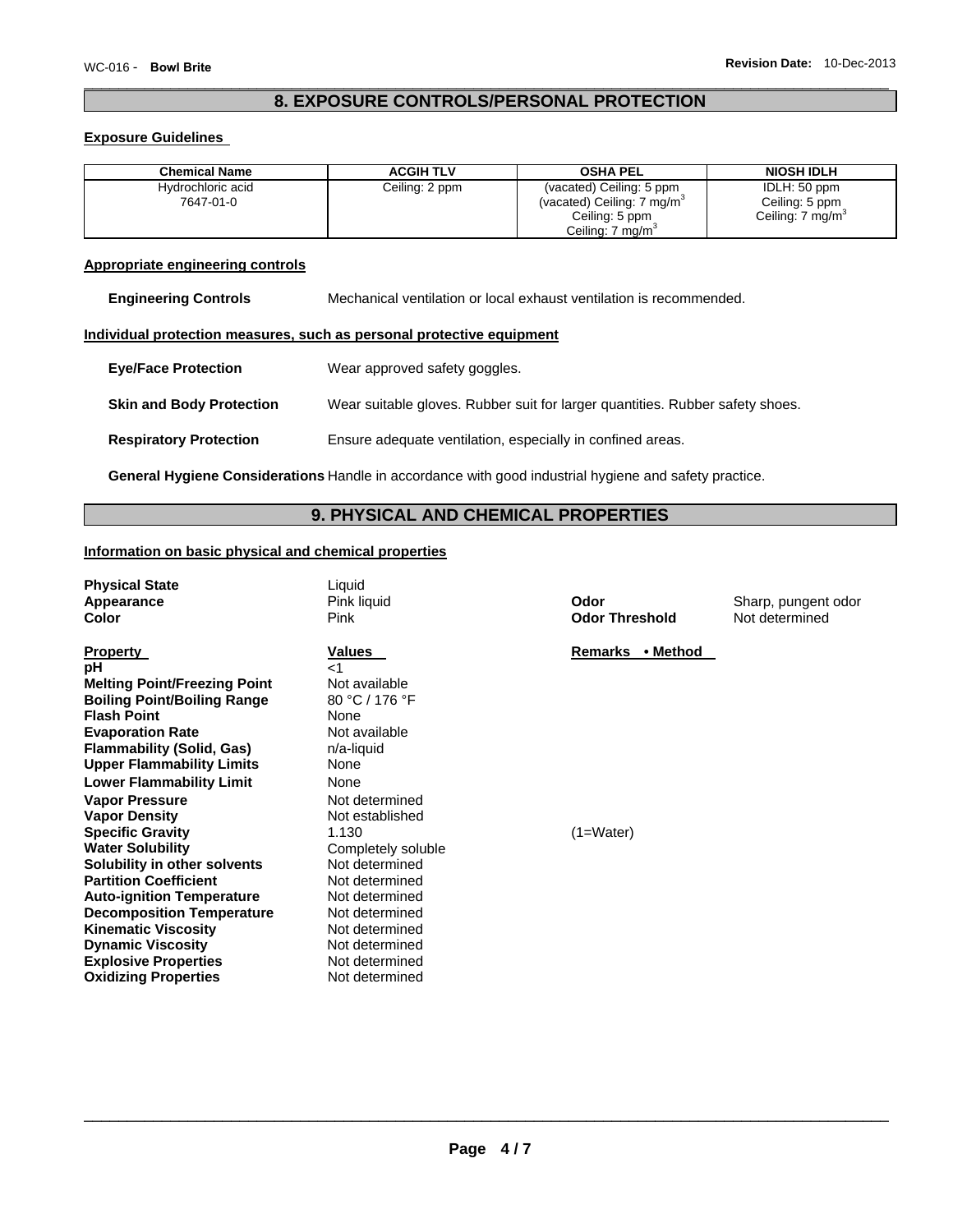# **10. STABILITY AND REACTIVITY**

#### **Reactivity**

Not reactive under normal conditions.

#### **Chemical Stability**

Stable under recommended storage conditions.

#### **Possibility of Hazardous Reactions**

None under normal processing.

#### **Conditions to Avoid**

Keep out of reach of children.

#### **Incompatible Materials**

Strong oxidizing agents.

#### **Hazardous Decomposition Products**

None known based on information supplied.

# **11. TOXICOLOGICAL INFORMATION**

# **Information on likely routes of exposure**

#### **Product Information**

| <b>Eye Contact</b>  | Causes severe eye damage. |
|---------------------|---------------------------|
| <b>Skin Contact</b> | Causes severe skin burns. |
| <b>Inhalation</b>   | Harmful if inhaled.       |
| Ingestion           | Harmful if swallowed.     |

#### **Component Information**

| <b>Chemical Name</b>           | Oral LD50            | <b>Dermal LD50</b>       | <b>Inhalation LC50</b>   |
|--------------------------------|----------------------|--------------------------|--------------------------|
| Hydrochloric acid              | (Rat)<br>= 700 mg/kg | > 5010 mg/kg (Rabbit)    | $= 3124$ ppm (Rat) 1 h   |
| 7647-01-0                      |                      |                          |                          |
| Nonylphenoxypoly-(Ethyleneoxy) |                      | (Rabbit)<br>= 1800 µL/kg | $\overline{\phantom{0}}$ |
| Ethanol                        |                      |                          |                          |
| 26027-38-3                     |                      |                          |                          |

## **Information on physical, chemical and toxicological effects**

**Symptoms** Please see section 4 of this SDS for symptoms.

#### **Delayed and immediate effects as well as chronic effects from short and long-term exposure**

**Carcinogenicity Not classifiable as a human carcinogen.** 

| <b>Chemical Name</b>  | <b>\CGIH</b> | <b>IARC</b> | <b>NTP</b> | $\sim$ u $\prime$<br>∤חס |
|-----------------------|--------------|-------------|------------|--------------------------|
| Hvdrochloric acid     |              | Group 1     |            |                          |
| 7647-<br>7-01-0<br>л. |              |             |            |                          |

#### **Legend**

#### *IARC (International Agency for Research on Cancer)*

*Group 3 IARC components are "not classifiable as human carcinogens"* 

**STOT - single exposure** May cause respiratory irritation. May cause drowsiness or dizziness.

#### **Numerical measures of toxicity**

Not determined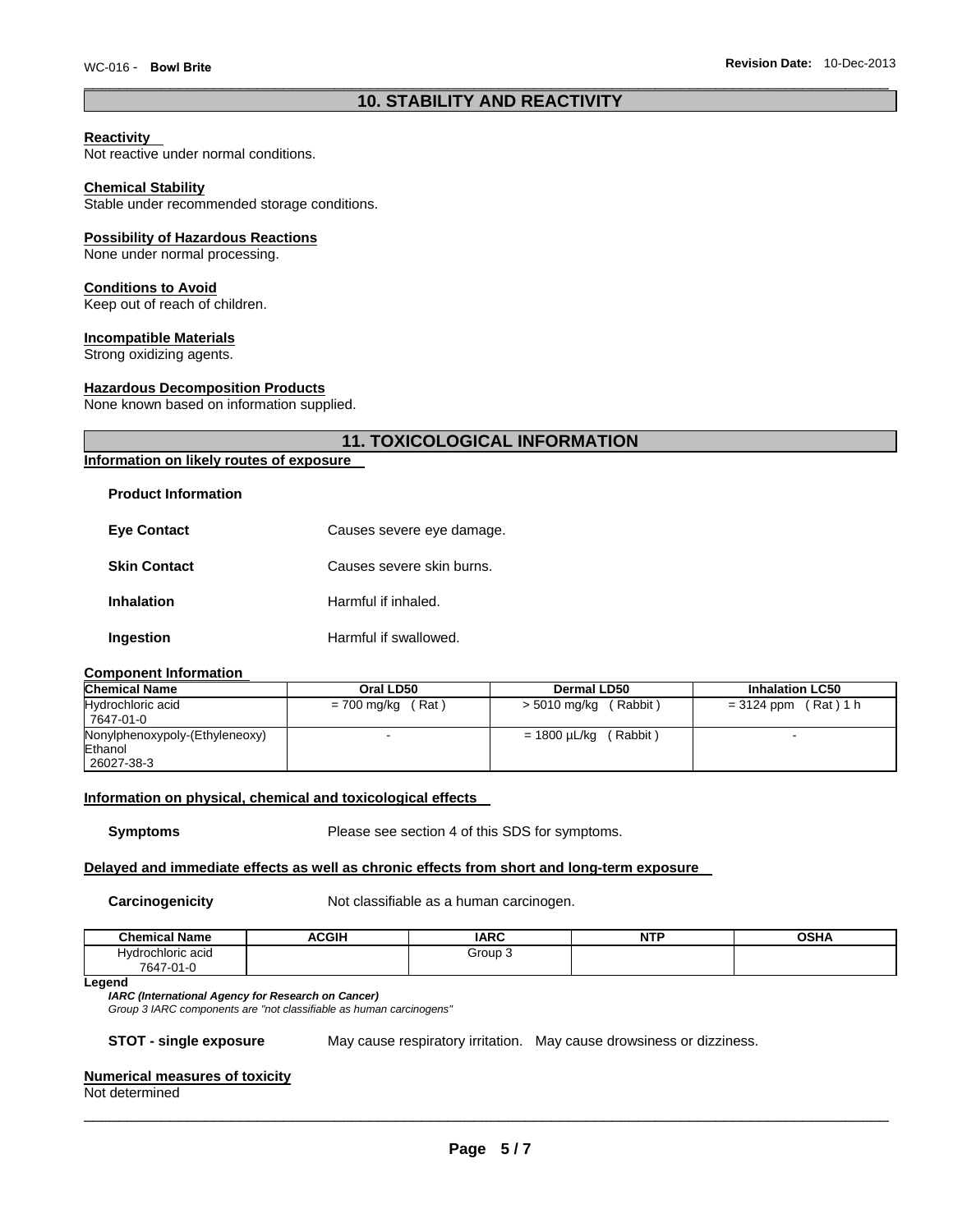# **12. ECOLOGICAL INFORMATION**

# **Ecotoxicity**

| An environmental hazard cannot be excluded in the event of unprofessional handling or disposal. |                      |                                                |                                      |           |
|-------------------------------------------------------------------------------------------------|----------------------|------------------------------------------------|--------------------------------------|-----------|
| <b>Chemical Name</b>                                                                            | Algae/aguatic plants | Fish∶                                          | <b>Toxicity to</b><br>microorganisms | Crustacea |
| Hydrochloric acid<br>7647-01-0                                                                  |                      | 282: 96 h Gambusia affinis<br>mg/L LC50 static |                                      |           |

#### **Persistence/Degradability**

Not determined.

#### **Bioaccumulation**

Not determined.

# **Mobility**

Not determined

# **Other Adverse Effects**

Not determined

# **13. DISPOSAL CONSIDERATIONS**

#### **Waste Treatment Methods**

| <b>Disposal of Wastes</b>     | Disposal should be in accordance with applicable regional, national and local laws and<br>regulations. |
|-------------------------------|--------------------------------------------------------------------------------------------------------|
| <b>Contaminated Packaging</b> | Disposal should be in accordance with applicable regional, national and local laws and<br>regulations. |

#### **US EPA Waste Number**

| <b>Chemical Name</b>        | <b>RCRA</b> | <b>RCRA - Basis for Listing</b> | <b>RCRA - D Series Wastes</b> | <b>RCRA - U Series Wastes</b> |
|-----------------------------|-------------|---------------------------------|-------------------------------|-------------------------------|
| Nonylphenoxypoly-(Ethylene) |             | Included in waste stream:       |                               |                               |
| oxy) Ethanol                |             | K060                            |                               |                               |
| 26027-38-3                  |             |                                 |                               |                               |

# **14. TRANSPORT INFORMATION**

**Note Please see current shipping paper for most up to date shipping information, including** exemptions and special circumstances.

# **DOT**

| <b>UN/ID No</b>             | <b>UN1789</b>              |
|-----------------------------|----------------------------|
| <b>Proper Shipping Name</b> | Hydrochloric acid solution |
| <b>Hazard Class</b>         | 8                          |
| <b>Packing Group</b>        | Ш                          |
|                             |                            |
|                             |                            |

# **IATA**

| UN/ID No                    | <b>UN1789</b>              |
|-----------------------------|----------------------------|
| <b>Proper Shipping Name</b> | Hydrochloric acid solution |
| <b>Hazard Class</b>         | 8                          |
| <b>Packing Group</b>        |                            |

#### **IMDG**

| UN/ID No                    | <b>UN1789</b>              |
|-----------------------------|----------------------------|
| <b>Proper Shipping Name</b> | Hydrochloric acid solution |
| <b>Hazard Class</b>         | 8                          |
| <b>Packing Group</b>        | Ш                          |